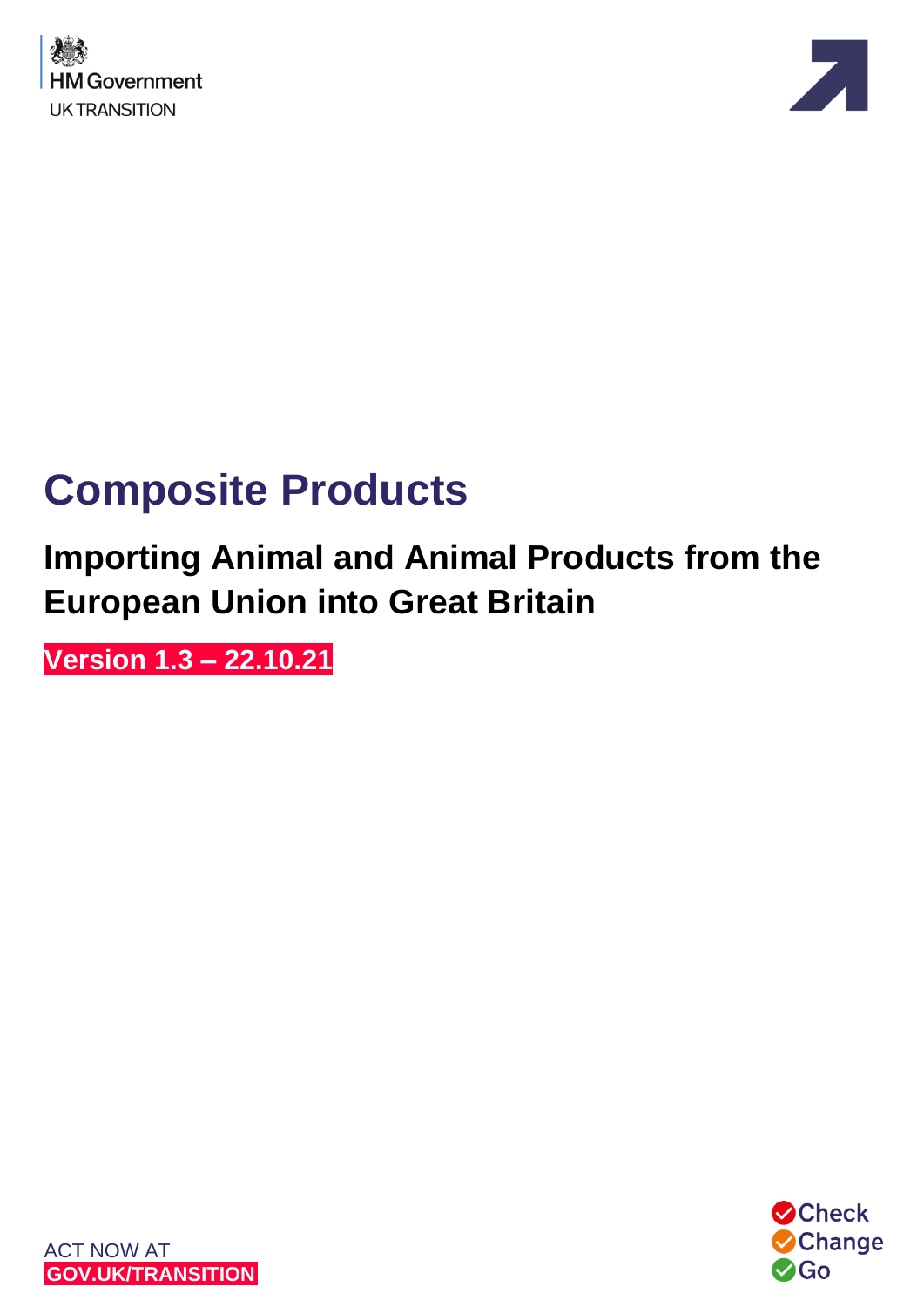



### **Composite products**

#### **What is a composite product?**

Composite products are food for human consumption containing both **processed** products of animal origin and products of plant origin. The products must be a key part of the product (i.e., not there just for flavour) and not contain any raw (unprocessed) animal material.

#### **How can I check whether a food product is a composite?**

The composites **product definition** decision tree on our [EU-GB Trader Showcase](https://www.dropbox.com/scl/fi/nkg4nltxghurtqp9oncp3/Moving-Goods-from-the-European-Union-into-Great-Britain.-New-Requirements-from-January-2022.paper?dl=0&rlkey=xe77te92f6adbnez96b4h26s8) can help you determine whether your product is classed a composite.

#### **What are the new rules for importing composite products from the EU to GB?**

From 1 January 2022, the importer in Great Britain (or a representative acting on their behalf) must pre-notify the authorities about [imports of ABP](https://www.gov.uk/guidance/importing-or-moving-live-animals-animal-products-and-high-risk-food-and-feed-not-of-animal-origin#animal-by-products) using the [IPAFFS](https://www.gov.uk/guidance/import-of-products-animals-food-and-feed-system) system.

From 1 July 2022, goods must be accompanied by a certified Export Health Certificate (EHC). Goods must also come in through a point of entry with a [Border Control Post](https://www.gov.uk/government/publications/uk-border-control-posts-animal-and-animal-product-imports) (BCP) that is designated to receive those goods.

#### **Are there any exemptions from the above rules?**

The product will not require to be pre-notified on IPAFFS or need an EHC if it contains less than 50% processed animal product, contains no meat product and meets all the requirements necessary to be exempt from sanitary and phytosanitary (SPS) controls (as set out in [Article 6](https://www.legislation.gov.uk/eudn/2007/275/article/6) and [Annex II of retained EU Decision 2007/275\)](http://apha.defra.gov.uk/documents/bip/iin/cp-1.pdf).

However, from 1 July 2022 it will still need to be accompanied by a [commercial document](https://www.gov.uk/guidance/import-or-move-composite-products-from-the-eu-and-northern-ireland-to-great-britain#commercial-documents) and labelled in English so that the document and the labelling together give information on the nature, quantity and the number of packages of the product, the manufacturer, country of origin and ingredients to prove it qualifies for the exemption.

The composites **exempt or not exempt** decision tree on our [EU-GB Trader Showcase](https://www.dropbox.com/scl/fi/nkg4nltxghurtqp9oncp3/Moving-Goods-from-the-European-Union-into-Great-Britain.-New-Requirements-from-January-2022.paper?dl=0&rlkey=xe77te92f6adbnez96b4h26s8) can help you determine whether your product is exempt from SPS controls.

The composites **product import requirements** decision tree on our [EU-GB Trader Showcase](https://www.dropbox.com/scl/fi/nkg4nltxghurtqp9oncp3/Moving-Goods-from-the-European-Union-into-Great-Britain.-New-Requirements-from-January-2022.paper?dl=0&rlkey=xe77te92f6adbnez96b4h26s8) takes you through what is needed for different product types.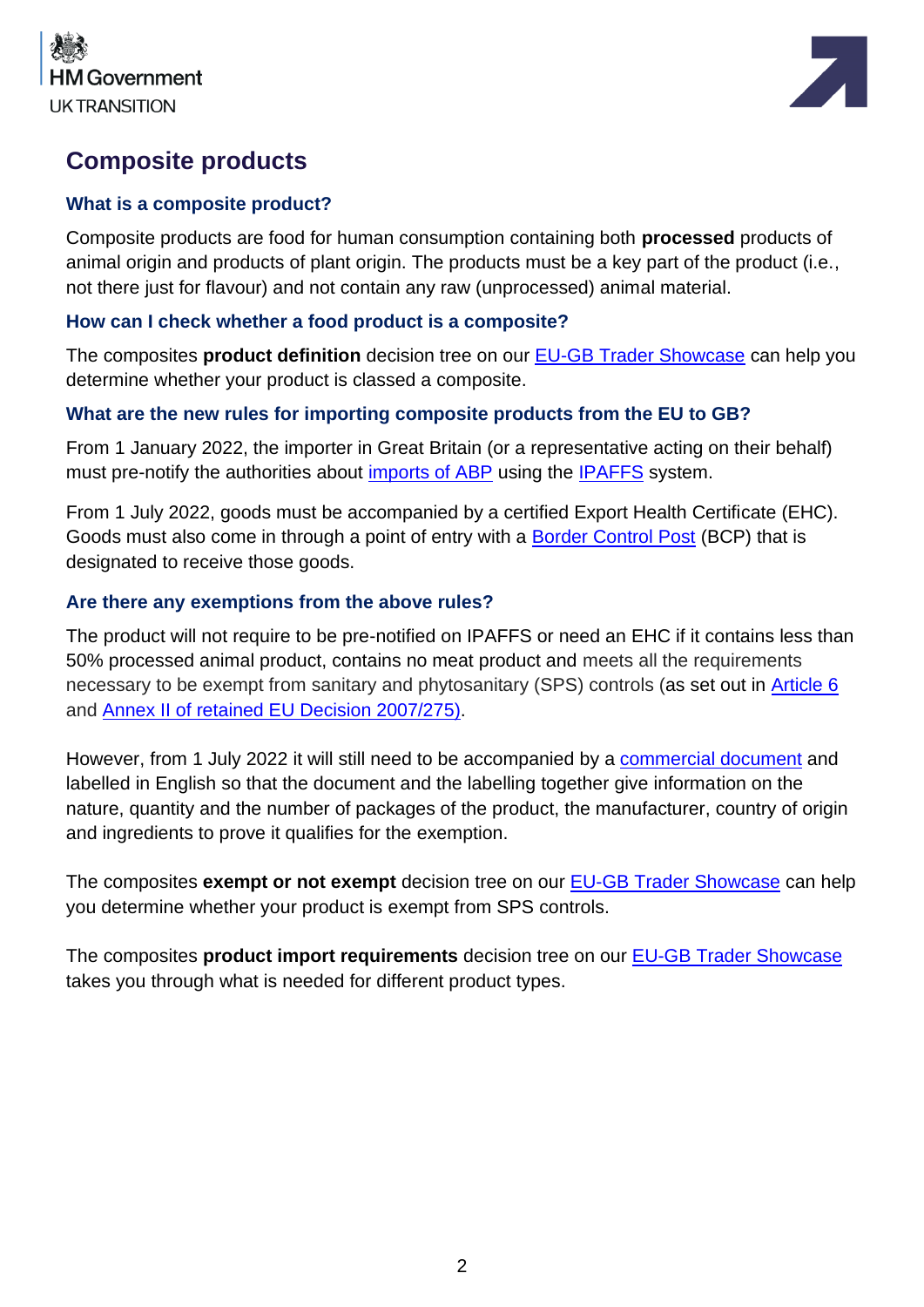



#### **How far in advance do we pre-notify on IPAFFS and when is the latest we can do this?**

Pre-notification time is set in legislation, which requires pre-notification to be made at least 24 hours prior to arrival at the port of entry. However, the legislation allows for a derogation, reducing the notification time to no less than four hours prior to arrival, where logistical constraints prevent earlier pre-notification. This derogation can be applied by the competent authority at the Border Control Post (BCP).

From 1 January 2022 businesses will be able to take advantage of the derogation and notify no less than four hours in advance of arrival at the point of entry, without any need to contact the relevant competent authority.

This is a temporary arrangement. From 1 July 2022, importers will be required to contact the competent authority at the point of entry to determine if, and by what degree, a derogation from 24 hours can be applied.

Anyone taking advantage of the derogation between 1 January and 30 June will need to consider that they may not be able to do so from 1 July 2022.

This applies only to EU to GB imports of POAO, ABP and HRFNAO subject to SPS border controls from 1 January 2022. This temporary derogation does not apply to rest of world goods transiting the EU which are not cleared for circulation on the EU market where the final destination is Great Britain. There is no change to existing controls introduced on 1 January 2021, or to controls in place for third countries not subject to the phased introduction of import controls.

#### **Is there a form for providing information about composite products that don't need SPS checks?**

There are no fixed requirements or forms. All documents that provide evidence of the exemption must accompany the consignment and should be easily linked to it. Some Port Health Authorities (PHAs) have their own documentation/forms which can be used. If unsure, contact the appropriate PHA.

#### **To be exempt from SPS controls, should the product(s) conform to all the requirements of Article 6 or just some of them?**

The product(s) must comply with all requirements of [Article 6](https://www.legislation.gov.uk/eudn/2007/275/article/6) in order to be exempt.

#### **Are there exemptions for products containing small amounts of processed meat?**

No. If a composite product contains any amount of meat (regardless of percentage) it will be subject to SPS checks.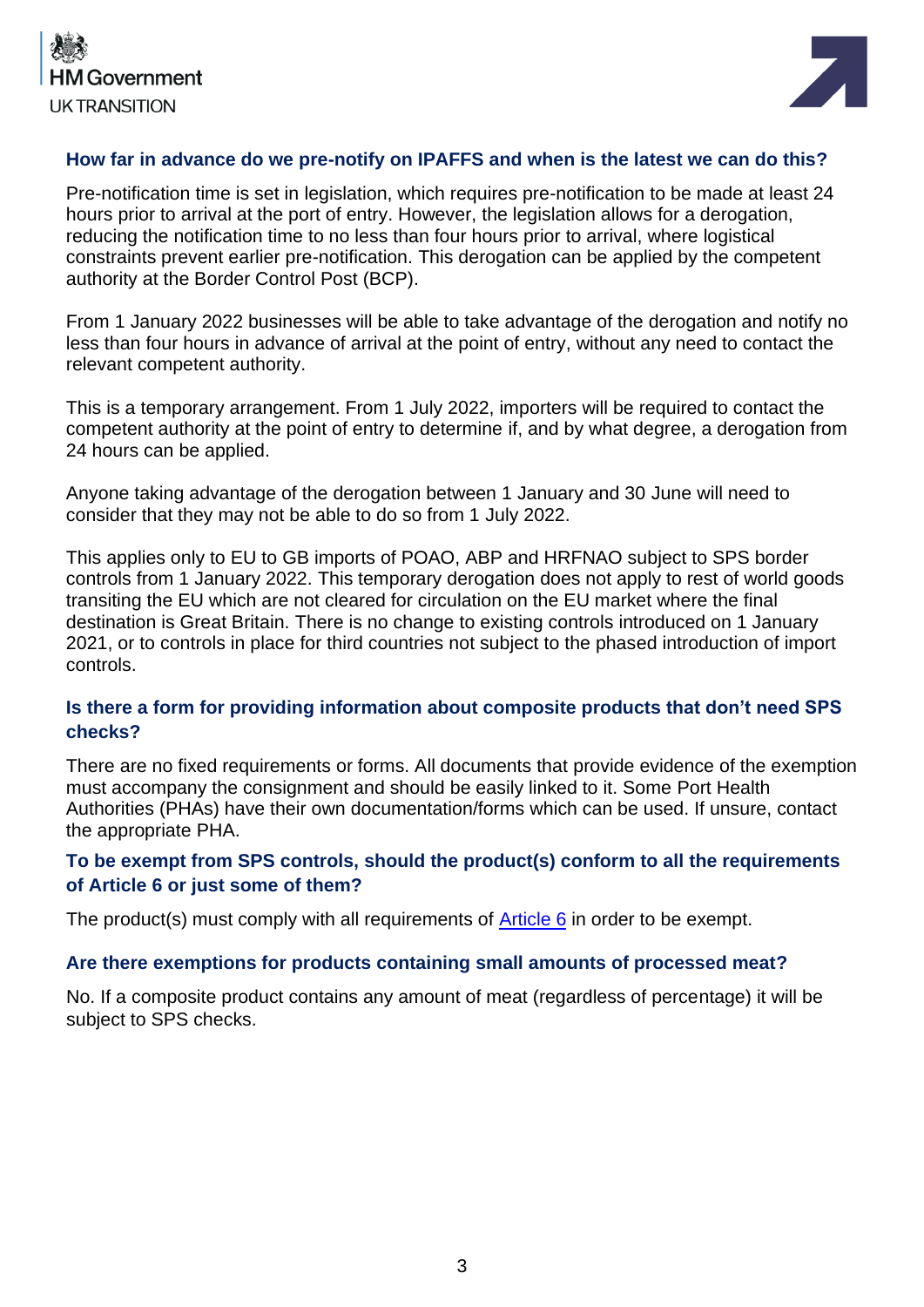



#### **For exemptions, what are the approved countries from which dairy products can come? And does this apply only to milk and its derivatives or also egg?**

[Article 6](https://www.legislation.gov.uk/eudn/2007/275/article/6) provides the derogation for controls and health certifications for products that contain POAO (other than meat) that are less than 50%. However, where products meet the Article 6 requirements the dairy element must still come from an approved country. A list of these countries is in the [Retained EU Regulations 605/2010.](https://www.dropbox.com/scl/fi/nkg4nltxghurtqp9oncp3/Moving-Goods-from-the-European-Union-into-Great-Britain.-New-Requirements-from-October-2021.paper?dl=0&rlkey=xe77te92f6adbnez96b4h26s8#:h2=Slide-Pack---Composite-Product) Eggs within those products do not have to come from an approved country – just physical dairy products.

#### **Will SPS import requirements apply to small trade samples?**

SPS import requirements will apply to samples, whether intended for human consumption or not. There are some cases in which the import of some trade samples can be permitted under an authorisation/licence. This authorisation sets conditions which will limit what can be done with the sample, e.g. a product for human consumption being taste tested by employees of the importing company only.

If you wish to import samples, you should contact the [Animal and Plant Health Agency](https://www.gov.uk/guidance/get-an-export-health-certificate#if-you-need-help) (APHA), who can provide details and clarification on any authorisations or licence you may require. In most cases if a product sample is intended to be used for general human consumption it will need to meet standard SPS requirements in full.

#### **If you obtain an IV58 licence for importing samples, does this mean you do not need an EHC, i.e., do we need both or one and not the other?**

It depends on the product. You will have to complete an IV58 application and send it to APHA, who will make an assessment. If accepted, a licence of authorisation will be issued. In some cases, the import conditions on that licence may state you only need, for example, a commercial document. However, in other cases you may need an EHC as well.

#### **Is it correct that composite products do not need to go through specific port of entry from 1 January 2022?**

That is correct. Composite products can enter any port of entry until 30 June 2022.

#### **Will border authorities be able to request further information or evidence for the exemption?**

If port health authorities are not satisfied, they will be able to request further information from 1 July 2022, when physical and ID checks will be introduced. We would advise you to check in advance with the relevant PHA what additional information they may require.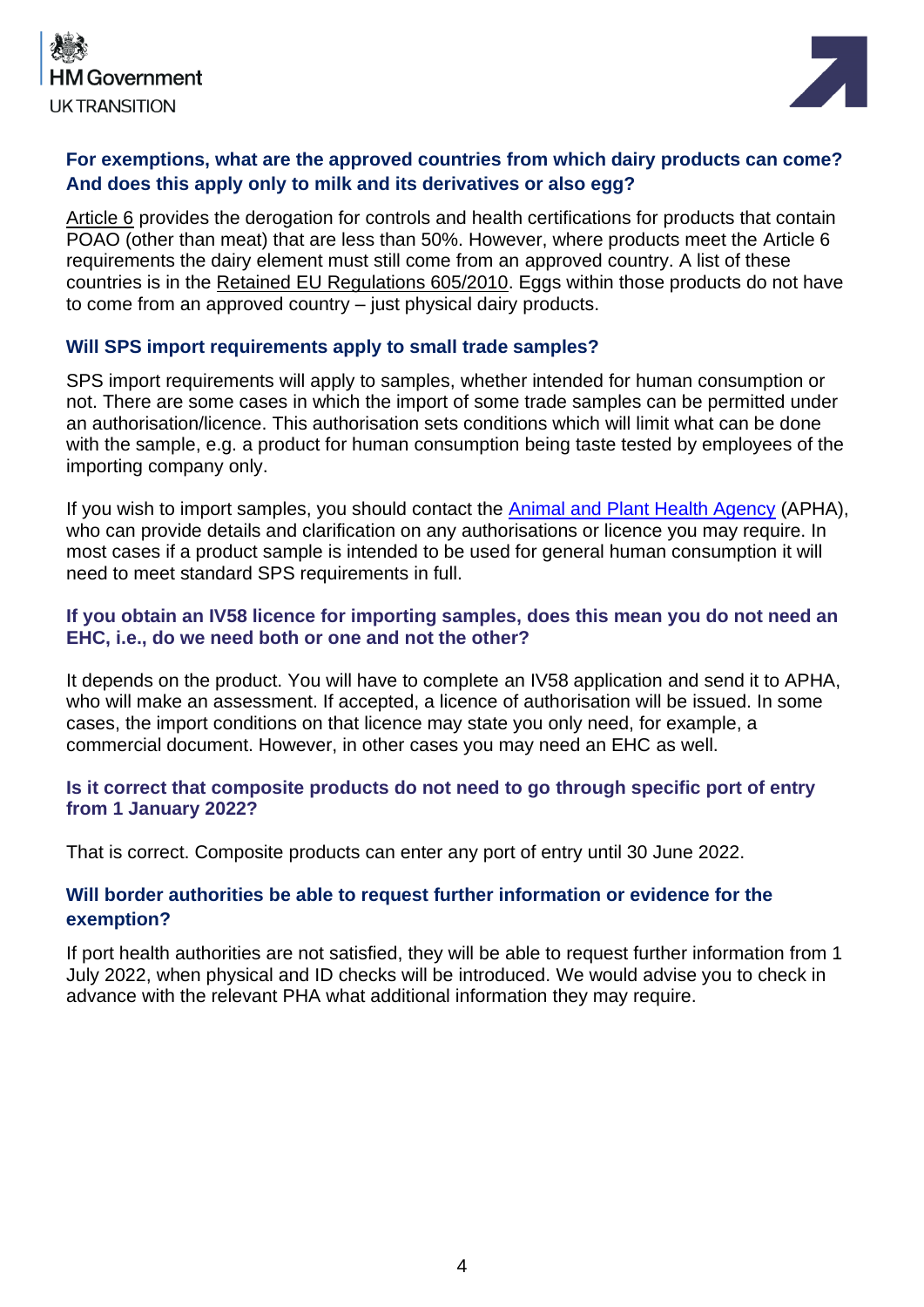



#### **Will there be charges for goods requiring official controls to enter through BCPs?**

There will not be any charges levied by PHAs from 1 January to 30 June 2022. They will be able to levy fees and charges from 1 July 2022 when full controls are introduced. The structure for these fees and charges will be announced in due course.

Please note that for some fish products there will be catch certificate and other IUU regulations requirements and PHAs are required to charge for the checks they carry out on those documents. PHA rates for checking catch certificates and other IUUs are determined by individual local authorities and should be checked with PHAs in advance of arrival.

#### **For some composite products imported into the EU, we have to provide a private attestation (implemented regulation 2020-2235, delegated regulation 2019-625). Will this be required for EU-GB imports?**

No. The rules for the export of composite products from GB to EU are different to the rules for export from EU to GB.

#### **What information is needed on an Export Health Certificate?**

The requirements differ depending on the product being imported. You can find templates on [gov.uk](https://www.gov.uk/government/collections/health-certificates-for-animal-and-animal-product-imports-to-great-britain) that show what information will be needed.

You can find more information about EHCs on [gov.uk.](https://www.gov.uk/guidance/get-an-export-health-certificate)

#### **If the goods are non-EU origin but imported into the EU and then imported into the UK, which country will issue the EHC?**

If you import a product from outside the EU it is classed as a product of the country of origin. If it is further processed in an EU country, it is the country where the processing took place that will issue the EHC, however, the original country of origin of the product will have to be listed on the EHC.

#### **Which processing sites will need to be listed on the EHC – is it just the final one?**

The establishment that must be listed will be the manufacturing plant that made the composite product. Details of approved establishments can be found [online.](https://ec.europa.eu/food/safety/biological-safety/food-hygiene/approved-eu-food-establishments_en) You will then need to refer to part 2 of the EHC for the requirements of the specific components in the product.

#### **If the composite product entering the UK contains meat from the EU, is an EHC required for the meat or just the composite product?**

EHCs would not be required for the meat product itself but details of the origins of that meat are required on the EHC.